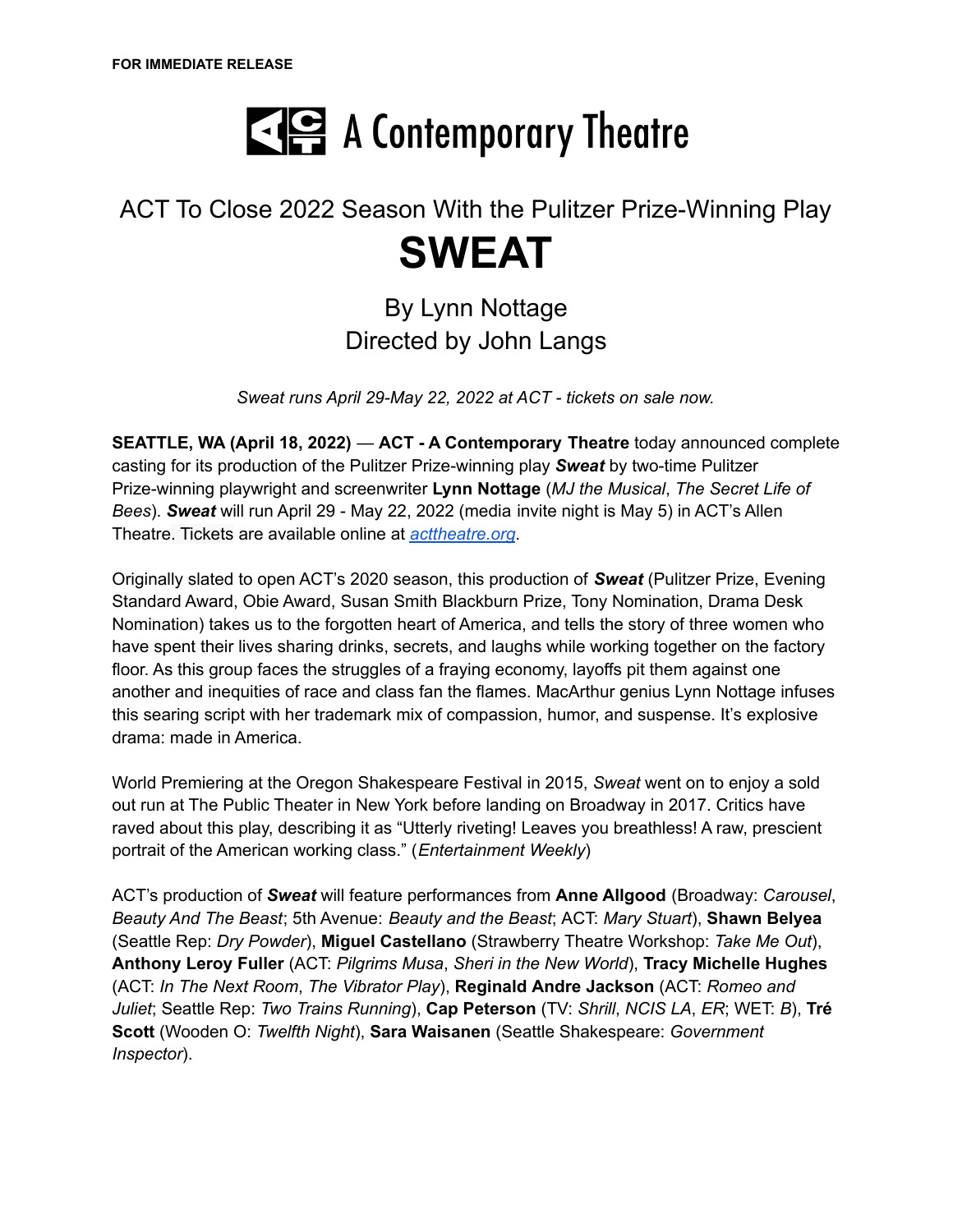

"What we could not know in the waning days of March 2020 when we first felt the effects of what would be a long pandemic, was how the themes of loss, struggle and isolation caused by these world events and keenly reflected in this story were feelings we were all about to experience firsthand. We have all been forced to confront what we could not previously imagine. Lynn Nottage's Pulitzer Prize-winning play is about what we cling to when the water around us begins to rise, what we reach for when our way of life is completely upended. It speaks to the fear, guilt, and anger that triggers our survival instincts. In desperate times these instincts can lead us far away from who we want to be as individuals and as a country. The true brilliance of this play and why we felt it was a necessary story to tell is that In the web of this story, there is an antidote for troubled times — humor, friendship, and the care we can offer to our families both inherited and chosen!

So, at the end of our first season back from the pandemic and as we climb out of these troubled waters, it is such a gift to return to this story and finally to share it with you."

# **COVID-19 PROTOCOLS AT ACT - A CONTEMPORARY THEATRE**

For the most up-to-date information about what to expect during your visit to ACT, please visit *<https://acttheatre.org/covid-19/>*.

# **ABOUT LYNN NOTTAGE (Playwright)**

Lynn Nottage's Pulitzer Prize-winning play *Ruined* has received an Obie, the Lucille Lortel Award, New York Drama Critics' Circle Award, Drama Desk Award, and Outer Critics Circle Award for Best Play (Manhattan Theatre Club, Goodman Theatre). Other plays include *Intimate Apparel* (New York Drama Critics' Circle Award for Best Play; Roundabout Theatre, CENTERSTAGE, South Coast Repertory); *Fabulation, or the Re-Education of Undine* (Obie Award; Playwrights Horizons, London's Tricycle Theatre); *Crumbs from the Table of Joy*; *Las Meninas*; *Mud, River, Stone*; *Por'knockers*, and *Poof!* Nottage is the recipient of numerous awards, including the 2007 MacArthur Foundation "Genius Grant," the National Black Theatre Festival's August Wilson Playwriting Award, the 2004 PEN/Laura Pels Award for Drama, and the 2005 Guggenheim Grant for Playwriting, as well as fellowships from the Lucille Lortel Foundation, Manhattan Theatre Club, New Dramatists, and New York Foundation for the Arts. She is a member of The Dramatists Guild, an alumna of New Dramatists and a graduate of Brown University and the Yale School of Drama, where she is a visiting lecturer.

# **ABOUT JOHN LANGS (Director)**

John Langs has served as Artistic Director since 2016. He joined ACT in 2013 as Associate Artistic Director. Langs' 16–year freelance career afforded him the opportunity to work with many prestigious theatre companies across the country. He has directed productions at Playwrights Horizons NY, Ensemble Studio Theater NY, Milwaukee Repertory Theatre,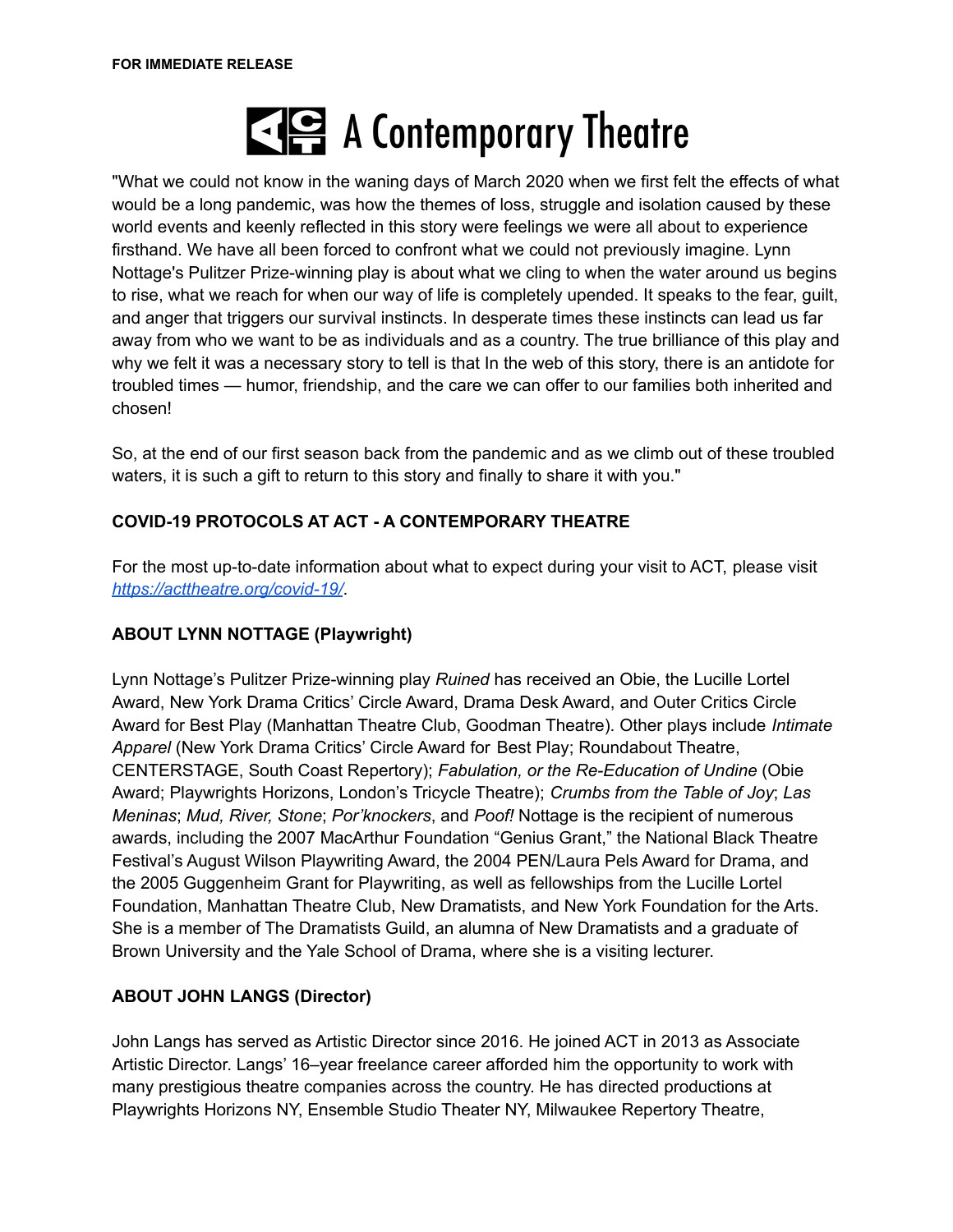# E A Contemporary Theatre

Lookingglass Theater Company in Chicago, Circle X in Los Angeles, The Resident Ensemble, New Century Theatre Company, Washington Ensemble Theatre, and Seattle Shakespeare Company. Langs received his directing degree from the University of North Carolina School of the Arts. Some of his favorite directing credits include *The Shaggs Philosophy of the World* (Los Angeles Drama Critic Circle Award for Best Original Musical), and *Brothers Karamazov* (seven LADCC Awards including Best Production of the year and Best Direction) and directing Kurt Beattie in *King Lear*. Langs received the first annual Seattle Gregory Award honoring excellence in direction for *The Adding Machine*. As a dedicated fan of original work, Langs has shepherded over a dozen projects to their premier production.

# **THE CREATIVE TEAM**

**Lynn Nottage** - Playwright **John Langs** - Director **Claudine Mboligikpelani Nako** - Associate Director **L.B. Morse** - Scenic and Lighting Designer **Pete Rush** - Costume Designer **Sharath Patel** - Sound Designer **Geoffrey Alm** - Fight Choreographer **Francesca Betancourt** – Intimacy Director **Ruth Eitemiller** - Stage Manager

# **COMING SOON TO ACT**

*Choir Boy* **is coming to ACT in partnership with The 5th Avenue Theatre.** ACT's 2022-2023 season will open in September with this buoyant portrait of a queer Black student finding his voice inside a prestigious prep school. From **Tarell Alvin McCraney**, the Academy Award®-winning writer of *Moonlight*, *Choir Boy* electrified Broadway with its soaring gospel, spiritual, and R&B performances. Keep up with ACT for more new season announcements in the coming weeks.

# # #

#### **FOR EDITORS/PRODUCERS: WHAT:**

#### *Sweat*

This powerful Pulitzer Prize-winning play takes us to the forgotten heart of America, where old friends struggle to survive a fraying economy. For decades, they've shared secrets and laughs on the factory floor. Now layoffs pit them against one another as inequities of race and class fan the flames. MacArthur genius Lynn Nottage infuses this searing script with her trademark mix of compassion, humor, and suspense.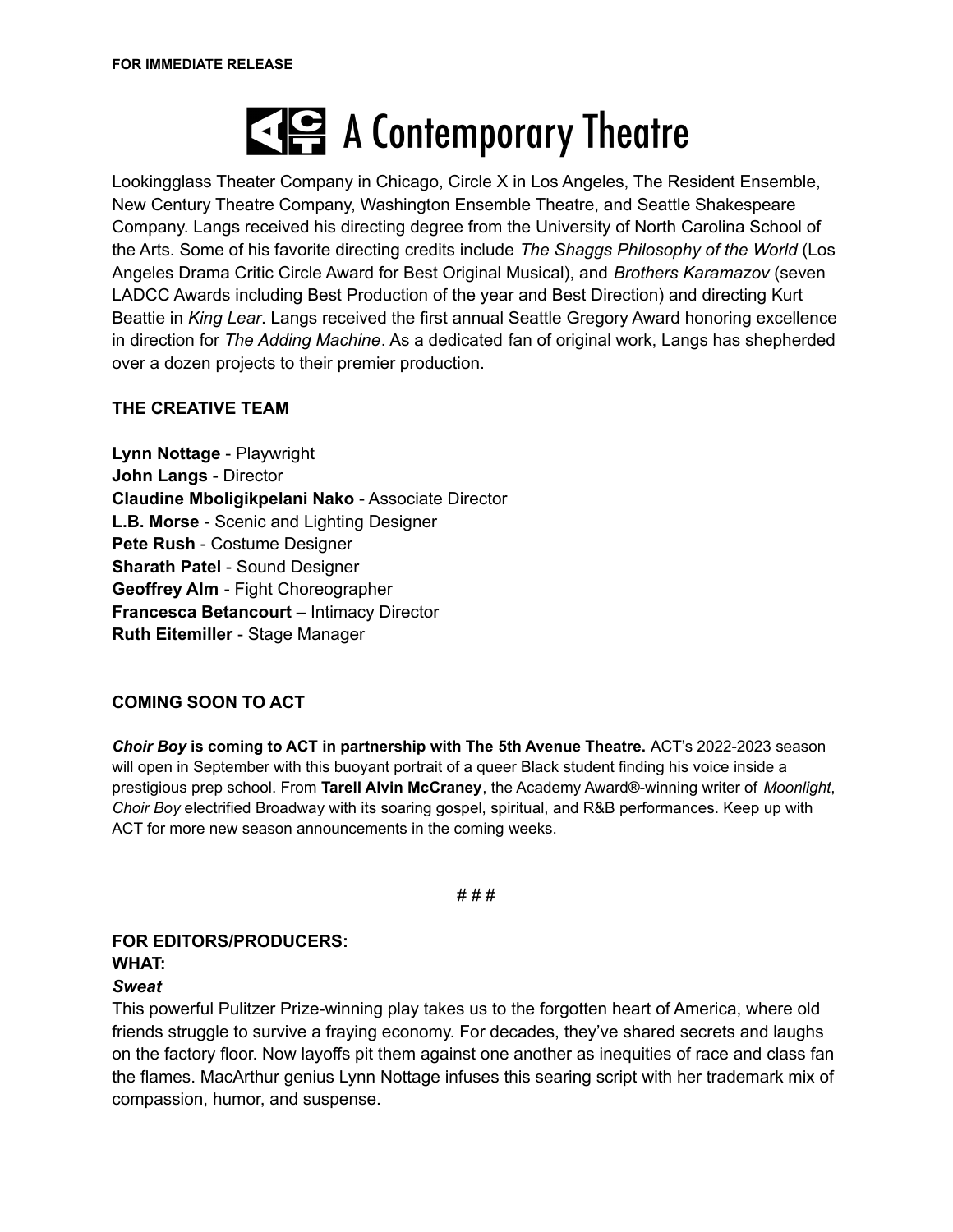

#### **WHERE: ACT Theatre 700 Union St, Seattle**

#### **WHEN:**

**April 29-May 22, 2022** Performance times: Tuesday–Sunday Select Saturday and Sunday matinees at 2:00 p.m. Press Invite Night: May 5 at 7:30 p.m. Audio Described Performance: Sunday, May 8 at 2:00 p.m. ASL Interpreted Performance: Thursday, May 19 at 7:30 p.m.

The performance runs appx. 2 hours and 20 minutes with one intermission

# **TICKETS:**

#### **Start at \$27 - ON SALE NOW**

To purchase tickets, visit *https://acttheatre.org*

ACT is a member of [TeenTix](https://www.teentix.org/)! All teenagers (13-19 years old) with a TeenTix pass are eligible for \$5 walk-up tickets to any available ACT performance, including *Sweat*.

#### **PHOTOS/VIDEO:**

For available photography and video, please visit the **[online](https://drive.google.com/drive/folders/1XEi3V0E1_3XRJoRhjM5s9OahY9IYRxVK?usp=sharing) press room here >>**

#### **CONNECT ON SOCIAL:**

*acttheatre.org* Facebook - /ACTtheatre Instagram - @ACTtheatre #ACTSweat

# **ABOUT ACT - A CONTEMPORARY THEATRE**

ACT produces bold, audacious works of contemporary theatre. Over the last 55 years, ACT has been a trusted Seattle arts destination for experiencing new voices, stories, and art, producing more than 300 plays and musicals, and dozens of world premieres. Now, led by Artistic Director John Langs and Managing Director Anita Shah, ACT is a theatre where artistic ambition and civic engagement unite around the mission to nurture theatre-makers of the next generation. Steadfast in its dedication to producing world class work through its Mainstage play series as well as its community and artistic partnerships, is a community collective where artists and the